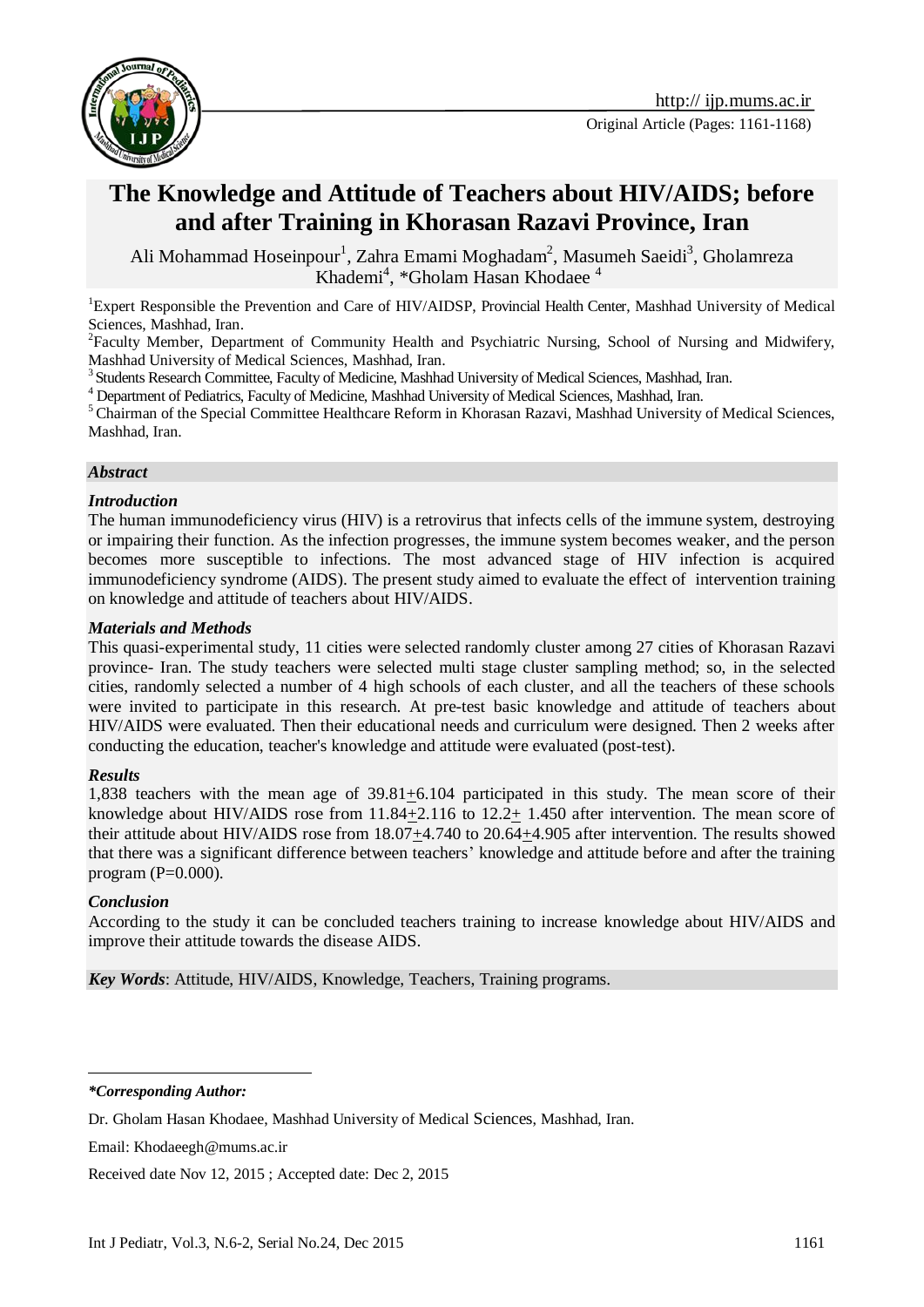# **1- Introduction**

# *1-1: 10 facts on HIV/AIDS*

 HIV continues to be a major global public health issue, having claimed more than 34 million lives so far. In 2014, 1.2 [980 000– 1.6 million] million people died from HIVrelated causes globally.

 There were approximately 36.9 [34.3– 41.4] million people living with HIV at the end of 2014 with 2.0 [1.9–2.2] million people becoming newly infected with HIV in 2014 globally.

 Sub-Saharan Africa is the most affected region, with 25.8 [24.0–28.7] million people living with HIV in 2014. Also sub-Saharan Africa accounts for almost 70% of the global total of new HIV infections.

 HIV infection is often diagnosed through rapid diagnostic tests (RDTs), which detect the presence or absence of HIV antibodies. Most often these tests provide same day test results; essential for same day diagnosis and early treatment and care.

 There is no cure for HIV infection. However, effective antiretroviral (ARV) drugs can control the virus and help prevent transmission so that people with HIV, and those at substantial risk, can enjoy healthy and productive lives.

 It is estimated that currently only 53% of people with HIV know their status. In 2014, approximately 150 million children and adults in 129 low- and middle-income countries received HIV testing services.

 By mid-2015, 15.8 million people living with HIV were receiving antiretroviral therapy (ART) globally.

 Between 2000 and 2015, new HIV infections have fallen by 35%, AIDS-related deaths have fallen by 24% with some 7.8 million lives saved as a result of international efforts that led the global achievement of the HIV targets of the Millennium Development Goals.

 Expanding ART to all people living with HIV and expanding prevention choices

can help avert 21 million AIDS-related deaths and 28 million new infections by 2030 (1-5).

AIDS is a disease that in terms of its social problems, incidence and prevalence in active ages of society, high fatality rate and the cost of intensive care is considered among the main problems of the health care system; and control, prevention and care of patients are among the main activities that the health care Institutions provide worldwide for this disease (6). AIDS is now one of the main causes of death among adolescents and young people aged 15 to 24 years old, and many of the people that are in this age group are students and university students. Reported cases of HIV infection among students has increased from 0.96% to 1.64% between 2006 and 2011 (7). Iran's geographical position is very dangerous and as of now, the highest rate of infections can be seen in Iran's Northern neighbors, East of the Asia and the Eastern Mediterranean region (8).

According to the statistics published in the first half of 2010 a total of 21,435 people with HIV/AIDS have been identified in our country, and 92.6% of them were men and the other (7.4%) were women. Young people are the most at risk group in the world. Because of satisfying their curiosity, peer pressure and lack of knowledge and skills, they face unsafe sex and drug use risk. So in comparison with adults they are more at risk of developing HIV/AIDS (9).

In the descriptive study that was conducted by Edin et al., entitled "Assessment of Knowledge and attitude of Bangladeshi adolescents in AIDS prevention", the average level of knowledge and the attitude level of neutral was obtained (10). Also in a study on Chinese students it was found that their knowledge about AIDS was average and boys compared with girls had more positive attitude towards people with HIV/AIDS (11). Also in a study on non-medical students in Uganda it was found that students had high knowledge about HIV/AIDS, but they didn't had suitable behavior to prevent infection; this study showed that the source of information for boys 92.5% of cases are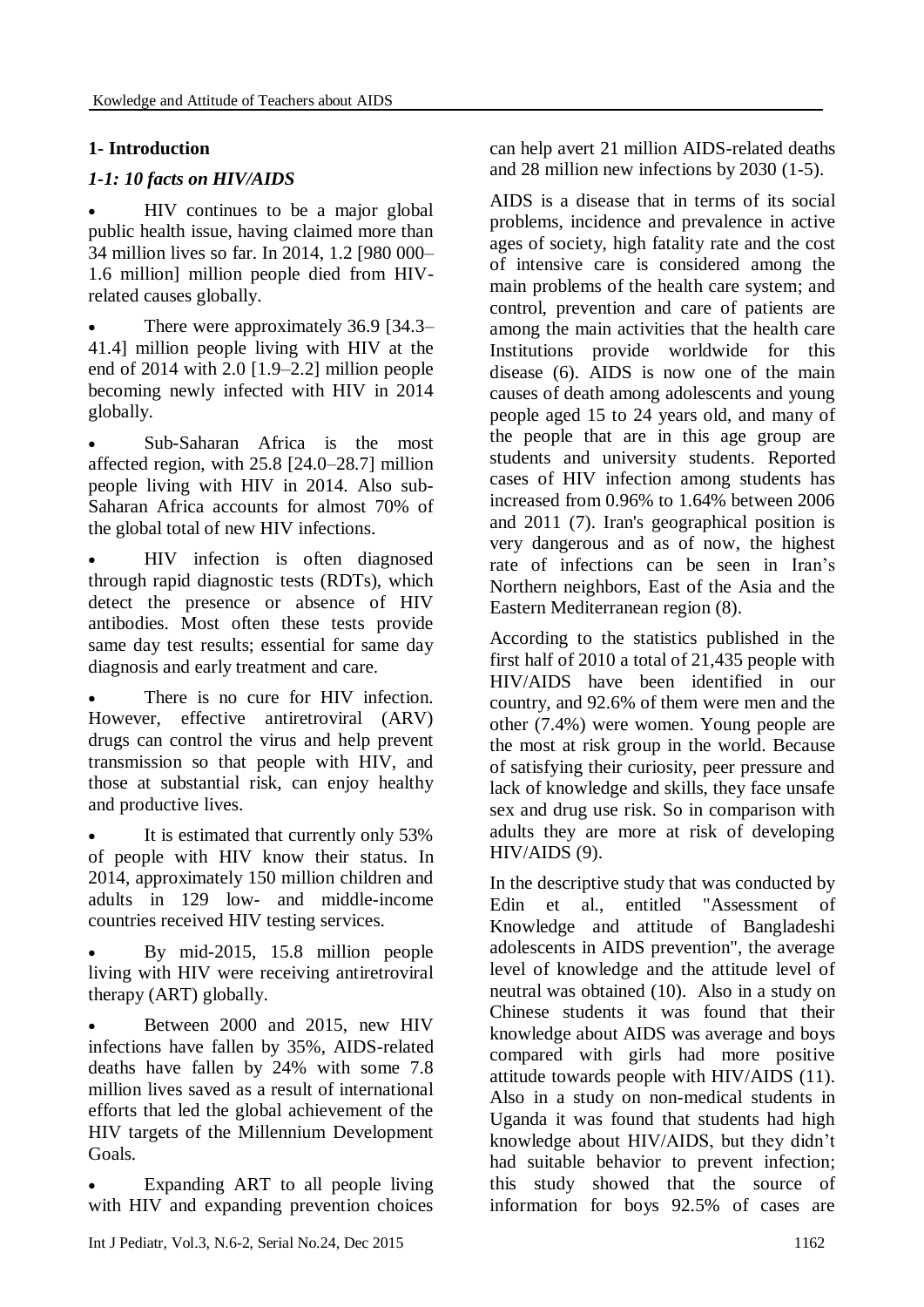friends and 90% of girls were getting their information from magazines and newspapers  $(12)$ .

Since a large percentage of children are studying in school (13), training in schools is really important in HIV/AIDS prevention. These trainings should be a combination of information about HIV/AIDS, its transmission and prevention ways, and skills to prevent HIV/AIDS by implementing certain behaviors (13).

One of the major factors affecting the quality of training, are educational methods. The most common method is speech training and in this method, all students despite individual differences are trained. In this method teachers are active and learners are passive and will listen to the teachers. But we must remember that learning is an individual act and would not take place without learner activity. Therefore the teacher should bring about changes in behavior by creating designed opportunities, and in this respect, it is necessary to pay attention to those teaching methods that make the learner more active and dynamic (13). Experts believe that lack of knowledge of the most important factors in AIDS infection among adolescents.

There are different approaches to AIDS prevention programs that including: providing training on HIV and AIDS by teachers and NGOs (14). Given the importance of the role of schools in informing and educating young people about HIV, it is necessary for enforcement of this training, the teachers have sufficient knowledge about HIV (15). Mathews says "teachers' knowledge and attitudes about HIV and AIDS is one of the most important factors in the spread of AIDS education in communities". Teacher training to improve the implementation of AIDS prevention program by raising knowledge among teachers about HIV and the importance of it (16). Today, the emphasis of health and preserve and promote it. One of the measures to achieve this goal is health education (17).

For this reason in order to control the disease, educational planning at different levels and determining their level of their knowledge about the issue is really important. So, we decided to evaluate the knowledge and attitude of Khorasan Razavi high school teachers about HIV/AIDS.

## **2-Materials and Methods**

This quasi-experimental study was conducted on 1,838 teachers in September to November 2013. 11 cities of total 27 cities in Khorasan Razavi province, Northeastern Iran, selected randomly. The study population included subject teachers in high schools responsible for teaching general and/or social sciences in grades 1-4 in classroom settings. The study teachers were selected randomly from 3 clusters of each selected cities. In each area (cluster), 3 schools were randomly selected from lists of schools provided by the local Education department and city Health center; so in each city, we include all teachers from 9 schools selected for this research. Before visiting the schools, coordination with the Education Department and high schools was done. The instrument used in this study was a researcher-made questionnaire and including two parts (demographic information of research units and questions regarding students knowledge and attitude about HIV/AIDS) that was composed of 60 questions. There were 24 knowledge questions, and each question scoring included: Yes= 2, Do not know= 1, No= 0; there were 26 attitude questions attitude part consists of 24 questions in a 1-5 likert score scale (completely disagree=1 to completely agree=5). Performance assessment included 10 questions.

For validity and reliability of questionnaire, content validity and Cronbach's alpha test methods were used respectively. To determine the validity, the questionnaires were sent to 5 of health education specialists and based on their opinions the necessary changes in the questionnaire were applied. According to the results of the Cronbach's alpha, total reliability questionnaire was calculated  $\alpha$ = 0.83. In the first phase (before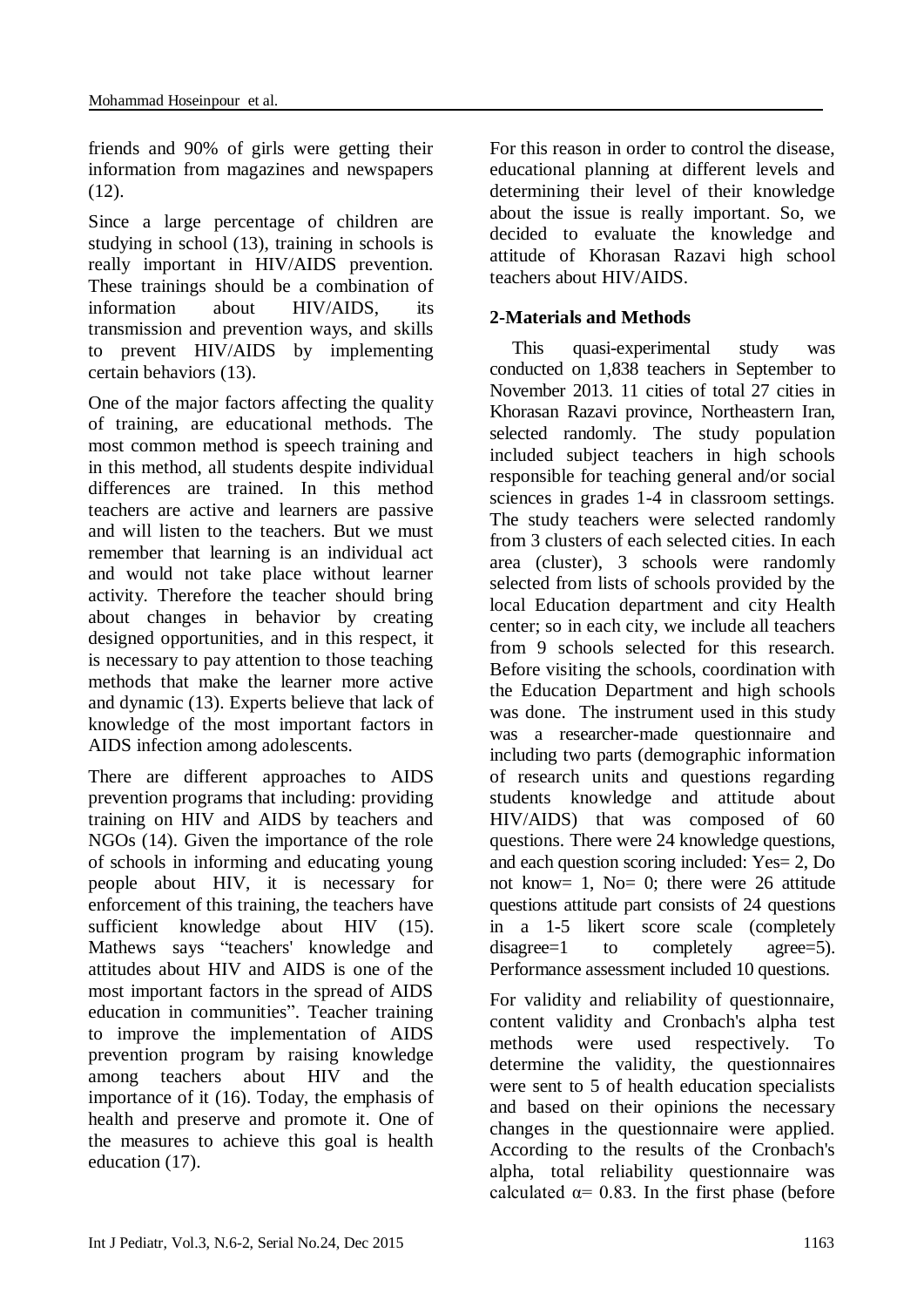training intervention) questionnaire was completed by all participants in each city; and according to the educational needs of the teachers, educational content was provided. To evaluate the effectiveness of training intervention in the second phase (after training) 4 weeks after the training programs, knowledge and attitude of research units were examined by the questions of the previous questionnaire. Then it was compared with the data obtained from the first phase questionnaires. Data obtained from sample volumes were input as raw data into SPSS-13 software and were analyzed using descriptive statistics and inferential statistics tests including t-test, ANOVA, Tukey's test and Pearson correlation coefficient. P-values less than 0.05 were considered statistically significant.

## **3-Results**

1,838 teachers who qualified the inclusion criteria were assessed. The mean age of teachers

were 39.81+6.104; 40.1% of them were male and 59.9% were female. (Figure.1) shown the sample is selected from the cities of Khorasan Razavi province. Teachers' level of education was as follows: 0.06% Diploma, 7% Associate degree, 80.6% Bachelor and had 11.8% Master degree. Results showed there was a significant relationship between knowledge and education levels, so the teachers with highest scores knowledge had a bachelor's and a master's degree (P<0.05).

According to (Table.1), there was a significant difference between knowledge and attitude scores before and after intervention training  $(P<0.05)$ .

Results showed a statistically significant relationship between age, gender, level of education, work experience, field of work and knowledge and attitudes of teachers; so knowledge and positive attitude of women teachers with less experience, BA and MA degree and tutors, were than the others  $(P<0.05)$ (Table.2).

 **Table 1**: The comparison of intervention training on the knowledge and attitude of teachers

| Variables | Pre-test      | Post-test     | P value |
|-----------|---------------|---------------|---------|
|           | Mean+ SD      | $Mean \pm SD$ |         |
| Knowledge | 11.84(2.1163) | 18.07(4.7405) | P<0.05  |
| Attitude  | 12.20(1.4505) | 20.64(4.9056) | P<0.05  |



 **Fig.1:** The frequency of samples from 11 different cities of Khorasan Razavi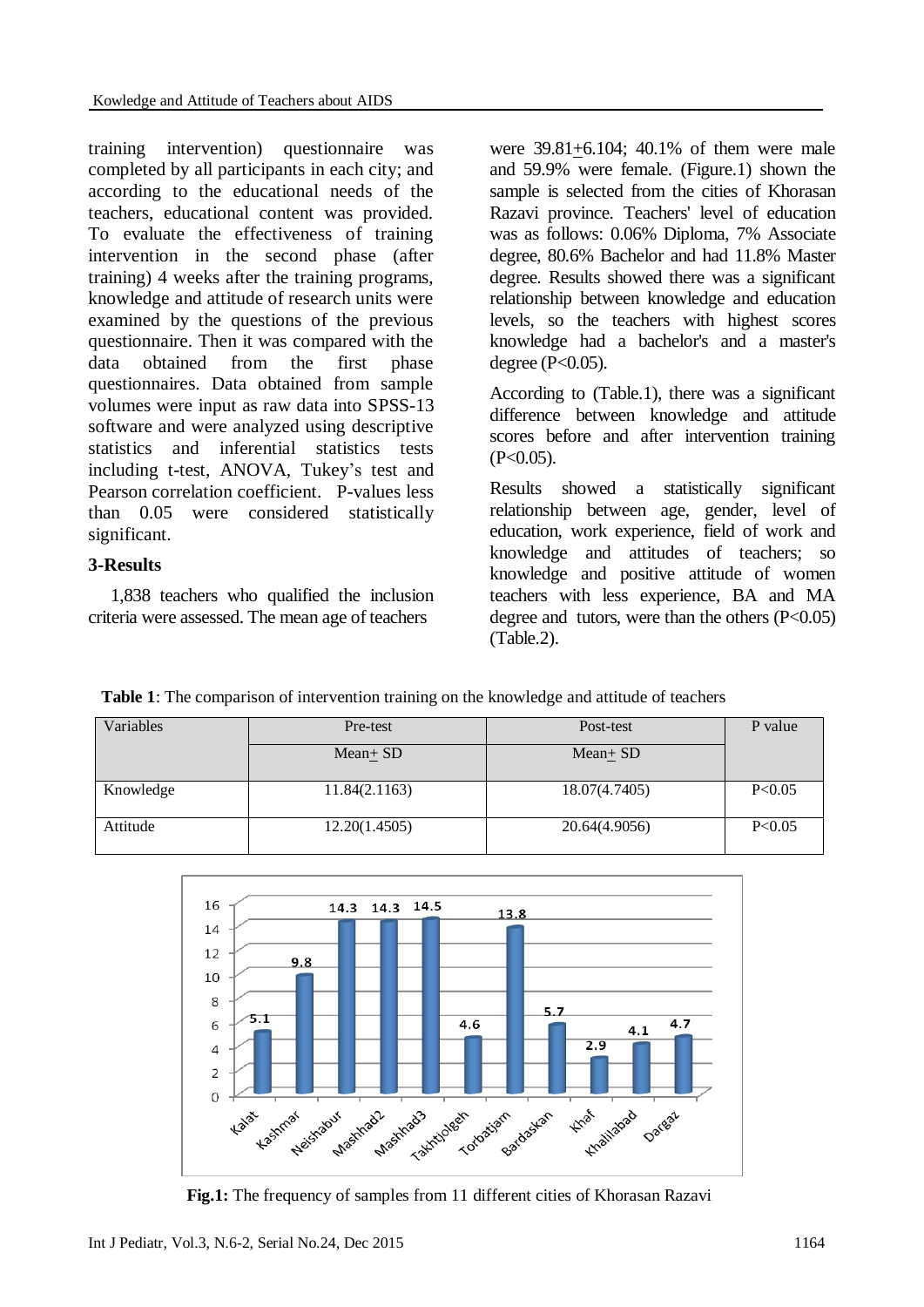| Sources of information about AIDS | Before intervention (%) | After intervention (%) |
|-----------------------------------|-------------------------|------------------------|
| School                            | 20.15                   | 21.94                  |
| Friends                           | 12.15                   | 13.72                  |
| Family                            | 7.22                    | 8.21                   |
| National Media                    | 79.51                   | 80                     |
| Internet                          | 23.22                   | 31.24                  |
| Journals and Newspaper            | 65.38                   | 64.21                  |
| <b>Health Centers</b>             | 45.67                   | 59.13                  |
| Conferences                       | 7.99                    | 10.91                  |
| Others                            | 12.26                   | 11.67                  |

**Table 2**: The Comparison of sources of information about AIDS in teachers

#### **4-Discussion**

The main aim of this study was to improve knowledge in order to change the attitude of the teachers by the first level prevention, i.e. training about HIV/AIDS disease and how to prevent it through the use of methods of training, by implementing an intervention training program. Since there is no effective vaccine for the treatment of HIV/AIDS, the only way to protect young people in the society is by training and prevention; and the teachers play an important role in this regard because if teachers know a lot about HIV/AIDS, they can transfer knowledge and positive attitudes to students. Also, having knowledge and information is the first key and necessary element in an attempt for development of a health behavior (18).

Results of Lohmann et al. in Belize showed that 34.1% of the teachers had low or intermediate level of knowledge (19). The finding Mazloomy and Baghianimoghadam in Yazd showed the average knowledge of teachers was 11.5 of total number 17 and 84.1% of teachers believed that the best way to prevent disease is education (20). Oyewale in Nigeria in their study concluded that due to the important role of teachers in educational students, the teachers must be on training to increase their knowledge about HIVE/AIDS disease (21).

Mathews and colleagues in South Africa, showed that teachers who have gone through the training AIDS, compared to teachers who did not have the training, scores knowledge about HIV/AIDS were higher (22).

The current study showed that after training intervention, a significant increase in the mean scores of knowledge and attitude of those who have been trained is identified. This reflects the positive effect of training intervention on the promotion of knowledge and attitude. This result corresponds to Zesch et al. study, titled "Summative Evaluation of a HIV/AIDS Early Childhood Care, Education and Development Teacher Training" (23).

This shows that a training program would improve the knowledge and attitude of teachers about HIV/AIDS and will have a positive effect on future action (24). Also, the results of Avina et al. in Russia showed that 89% of teachers had received formal education about AIDS and there was a significant relationship between teachers' knowledge about HIV and their attitudes toward AIDS was available (25). Nazeema et al. study in South Africa show training in raising awareness and changing teachers' attitudes towards AIDS has been effective (26). The results of Shojaei et al. showed that knowledge of teachers about HIV/AIDS prevention especially in relation to prevention methods is low, and training programs can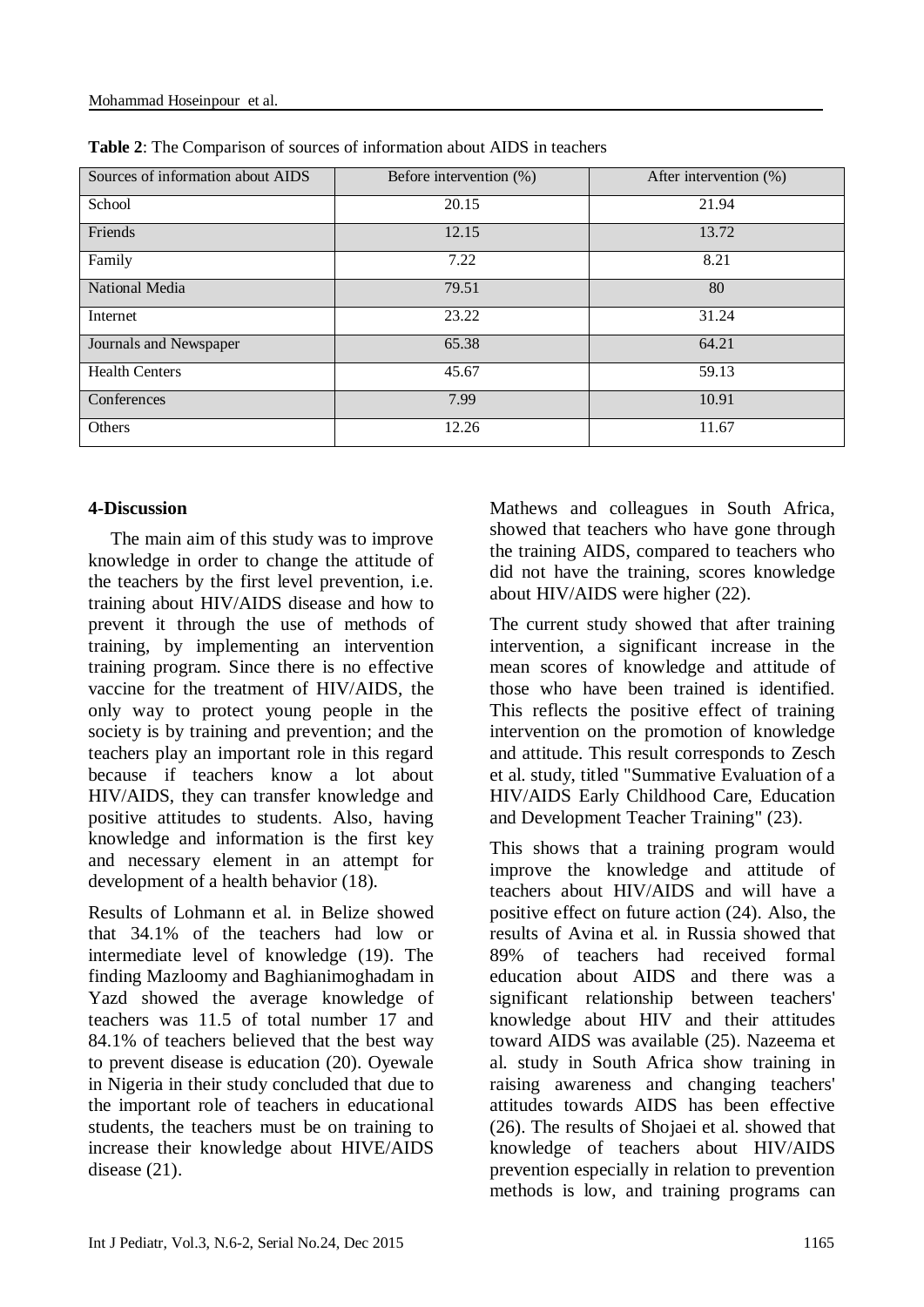improve knowledge and attitude of teachers about HIV/AIDS (27).

## **5-Conclusion**

AIDS is one of the health‑related problems in the world. As there is no efficient treatment for the disease, the best way to halt its spread is prevention. The best way of prevention is to educate and promote the knowledge level among various social classes, especially teachers, because they have an important role in educating students. According to the results, training programs such as lectures, question and answer and educational pamphlets are one of the best methods to increase teachers' knowledge and attitude about HIV/AIDS disease.

## *5-1: Notes about AIDS*

## *5-1-1: HIV (human immunodeficiency virus) infects cells of the immune system*

Infection results in the progressive deterioration of the immune system, breaking down the body's ability to fend off some infections and other diseases. AIDS (Acquired immune deficiency syndrome) refers to the most advanced stages of HIV infection, defined by the occurrence of any of more than 20 opportunistic infections or related cancers.

## *5-1-2: HIV can be transmitted in several ways*

HIV can be transmitted through:

- unprotected sexual intercourse (vaginal or anal) or oral sex with an infected person;
- transfusions of contaminated blood:
- the sharing of contaminated needles, syringes or other sharp instruments;
- the transmission between a mother and her baby during pregnancy, childbirth and breastfeeding.

### *5-1-3: There are several ways to prevent HIV transmission*

Key ways to prevent HIV transmission:

- practice safe sexual behaviours such as using condoms;
- get tested and treated for sexually transmitted infections, including HIV;
- avoid injecting drugs, or if you do, always use new and disposable needles and syringes;
- ensure that any blood or blood products that you might need are tested for HIV.

## *5-1-4: 36.9 million people are living with HIV worldwide*

Globally, an estimated 36.9 million [34.3– 41.4 million] people were living with HIV in 2014, and 2.6 million [2.4–2.8 million] of these were children. The vast majority of people living with HIV are in low- and middle-income countries. An estimated 2.0 million [1.9–2.2 million] people were newly infected with the virus in 2014. An estimated 34 million people have died from AIDSrelated causes so far, including 1.2 million [1.0–1.5 million] in 2014.

## *5-1-5: Combination antiretroviral therapy (ART) prevents the HIV virus from multiplying in the body*

If the reproduction of the HIV virus stops, then the body's immune cells are able to live longer and provide the body with protection from infections. If the HIV positive partner in a couple is on ART, the likelihood of sexual transmission to the HIV-negative partner decreases dramatically by 96%.

## *5-1-6: As of early 2015, 15 million people were receiving ART worldwide*

f these, close to 13.5 million live in low- and middle-income countries. WHO recommends initiating ART when their CD4 cell counts falls to 500 cells/mm<sup>3</sup> or less. ART regardless of CD4 count is recommended for all people living with HIV in serodiscordant couples, pregnant and breastfeeding women living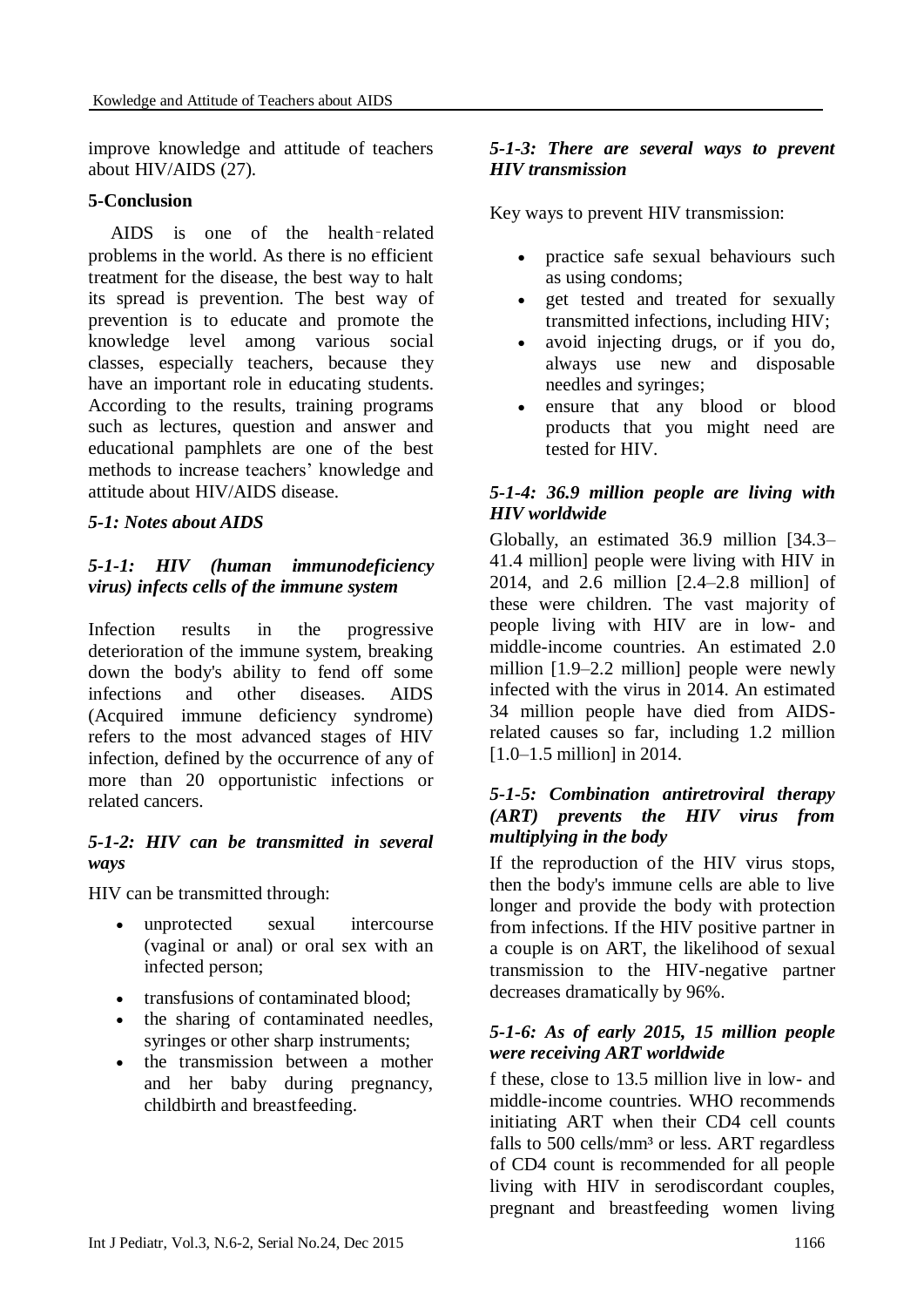with HIV, people with TB and HIV, and people co-infected with HIV and hepatitis B infection with severe chronic liver disease. Likewise, ART is recommended for all children living with HIV who are younger than 5 years-old. Reaching all eligible people with treatment remains a huge challenge.

## *5-1-7: HIV testing can help to ensure treatment for people in need*

Access to HIV testing and medicines should be dramatically accelerated in order to reach the goal of Ending AIDS by 2030. Approximately 150 million children and adults in 129 low- and middle-income countries reportedly received HIV testing services in 2014. However, HIV testing reach is still very limited, as only an estimated 51% of people with HIV know their infection status.

## *5-1-8: An estimated 2.6 million children are living with HIV*

According to 2014 figures most of these children live in sub-Saharan Africa and were infected by their HIV-positive mothers during pregnancy, childbirth or breastfeeding. Close to 220 000 children [190 000–260 000] became newly infected with HIV in 2014.

## *5-1-9: Elimination of mother-to-childtransmission is becoming a reality*

Access to preventive interventions remains limited in many low- and middle-income countries. But progress has been made in some areas such as prevention of mother-tochild transmission and keeping mothers alive. In 2014, a little over 7 out of 10 pregnant women living with HIV – 1 070 000 women – received antiretrovirals worldwide. In 2015, Cuba was the first country declared by WHO as having eliminated mother-to-child transmission of HIV and syphilis.

## *5-1-10: HIV is the strongest risk factor for developing active TB disease*

In 2013, approximately 360 000 deaths from tuberculosis occurred among people living with HIV. That is one fourth of the estimated

1.5 million deaths from HIV in that year. The majority of people living with both HIV and TB reside in sub-Saharan Africa (about 78% of cases worldwide).

*5-2: Study limitations:* The data analyses were done based on a cross-sectional data; therefore, causal interpretation of the results cannot be established. In addition, since all variables were measured by self-report instruments, which may have caused some bias considering the sensitive nature of the AIDS. It is important for future studies also to use other forms of data collection, such as interviews, and focus group discussions (1-5).

## **6-Conflict of interest:** None.

## **7-Acknowledgment**

We thank of all teachers who participated in this study.

## **8-References**

1. World Health Organization. HIV/AIDS. Available at: at:

[http://www.who.int/mediacentre/factsheets/fs360/](http://www.who.int/mediacentre/factsheets/fs360/en/) [en/.](http://www.who.int/mediacentre/factsheets/fs360/en/) Accessed in: November 2015.

2. Khakshour A, Taghizade Moghaddam H, Kiani MA, Saeidi M, Zarif B. Key Facts about Epidemiology of HIV/AIDS in Children Worldwide. Int J Pediatr 2014; 2(2.2): 145-52.

3. Hoseini BL, Saeidi M, Rezaei Askarieh M, Khademi Gh. Child Malnutrition at Different World Regions in 1990-2013. Int J Pediatr 2015;3(5.1): 921-32.

4. Vakili R, Khademi Gh, Vakili S, Saeidi M. Child Mortality at Different World Regions: A Comparison Review. Int J Pediatr 2015; 3(4.2): 809-16.

5. Vakili R, Fayyazi Bordbar MR, Saeidi M, Ajilian Abbasi. The Effects of Speech Training, Guidebook and Simultaneous Method, on the Knowledge and Attitude of Students about HIV/AIDS. Int J Pediatr 2015; 3(3.1): 617-24.

6. Moghaddam ES, Khosravi S, Abiz A, Marashi N, Karon N, Sarhadi I. Knowledge, attitude and practice toward HIV/AIDS among students of Zahedan Islamic Azad University. The Scientific Journal of Iranian Blood Transfusion Organization 2010;7(4):206- 13.

7. Li Y, Xu J, Reilly KH, Zhang J, Wei H, Jiang Y, et al. Prevalence of HIV and syphilis infection